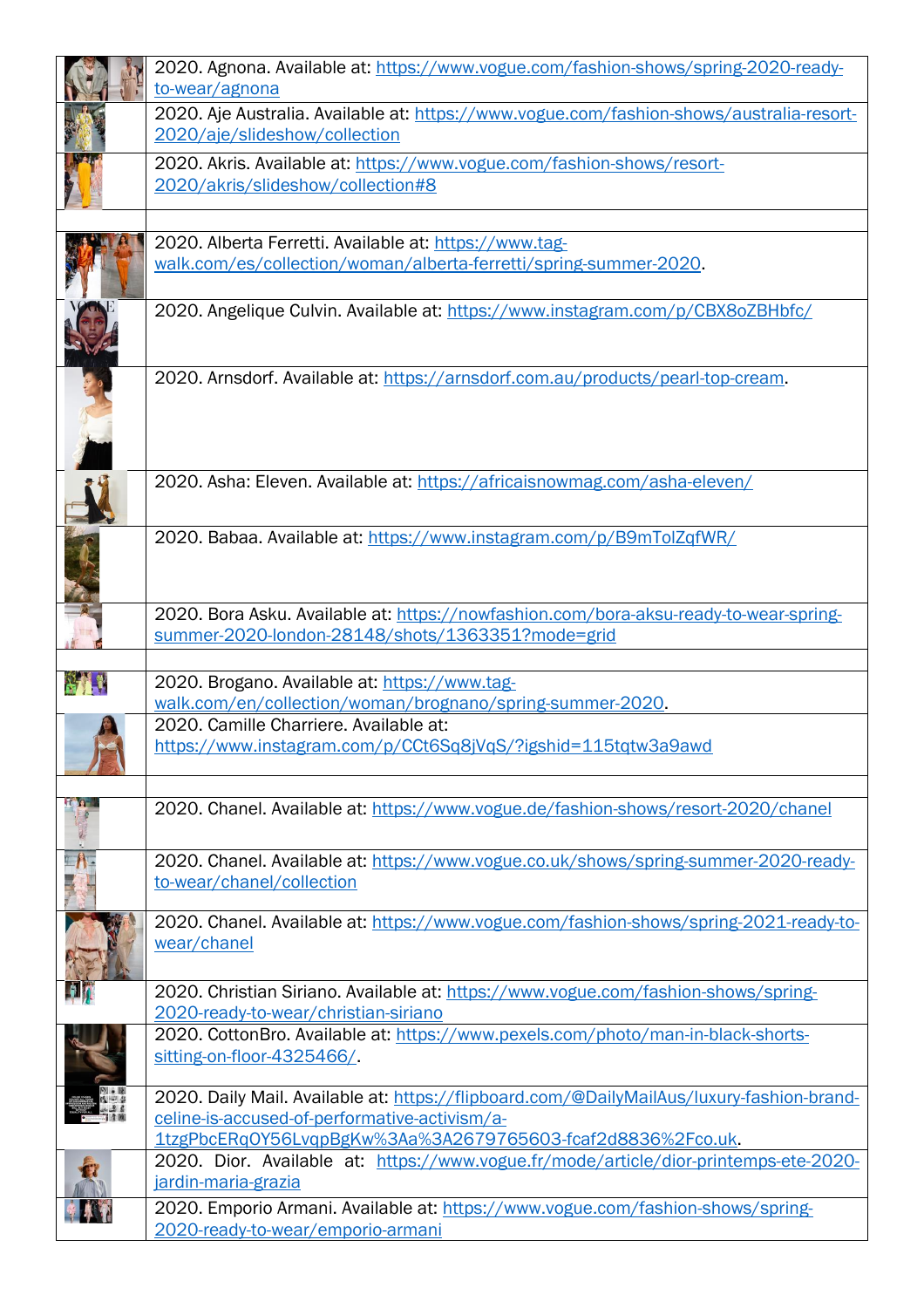|         | 2020. Eswatini. Available at: https://industrieafrica.com/blogs/imprint/edit-khokho- |
|---------|--------------------------------------------------------------------------------------|
|         | collection-eswatini-woven-basket-bag.                                                |
|         |                                                                                      |
|         | 2020. Fabian Albert. Available at:                                                   |
|         | https://unsplash.com/@fabiraw?utm_source=medium&utm_medium=referral                  |
|         |                                                                                      |
|         |                                                                                      |
|         |                                                                                      |
|         | 2020. Giambattista Valli. Available at: https://www.vogue.com/fashion-shows/spring-  |
|         | 2020-ready-to-wear/giambattista-valli                                                |
|         | 2020. Givenchy. Available at: https://www.tag-                                       |
|         | walk.com/en/collection/woman/givenchy/spring-summer-2020                             |
|         |                                                                                      |
|         |                                                                                      |
|         | 2020. Givenchy. Available at: https://www.vogue.com/fashion-shows/spring-2020-ready- |
|         | to-wear/givenchy                                                                     |
|         |                                                                                      |
|         | 2020. Glowsly. Available at: https://glowsly.com/spring-summer-color-trends/.        |
|         | 2020. Glowsly. Available at: https://glowsly.com/spring-summer-color-trends/.        |
|         |                                                                                      |
|         | 2020. Glowsly. Available at: https://glowsly.com/spring-summer-color-trends/.        |
|         | 2020. Glowsly. Available at: https://glowsly.com/spring-summer-color-trends/.        |
|         |                                                                                      |
|         | 2020. Glowsly. Available at: https://glowsly.com/spring-summer-color-trends/.        |
|         | 2020. Glowsly. Available at: https://glowsly.com/spring-summer-color-trends/.        |
|         |                                                                                      |
|         | 2020. Jacquemus. Available at: https://www.vogue.com/fashion-shows/spring-2020-      |
|         | ready-to-wear/jacquemus/slideshow/collection                                         |
|         |                                                                                      |
|         | 2020. Jacquemus. Available at: https://www.luxuryabode.com/blog/jacquemus-s-s-       |
|         | 2021-happened-amidst-a-pandemicon-a-field-of-wild-wheat/artid321                     |
|         |                                                                                      |
|         | 2020. Julia Kuzenkov. Available at: https://www.pexels.com/photo/woman-closing-eyes- |
|         | 2996260/                                                                             |
|         |                                                                                      |
|         |                                                                                      |
|         | 2020. Kai Collective. Available at: https://www.instagram.com/p/B_NCLSCFGXZ/         |
|         |                                                                                      |
|         |                                                                                      |
|         | 2020. Kevin Roldan. Available at: https://models.com/work/mmscene-staying-at-home--- |
|         | male-model-scene                                                                     |
|         |                                                                                      |
|         | 2020. Kitx. Available at: https://www.vogue.com/fashion-shows/resort-                |
| GALE SO | 2020/kitx/slideshow/collection                                                       |
|         |                                                                                      |
|         | 2020. Laura Chouette. Available at: https://unsplash.com/photos/UZ2gS0NaFGE.         |
|         |                                                                                      |
|         |                                                                                      |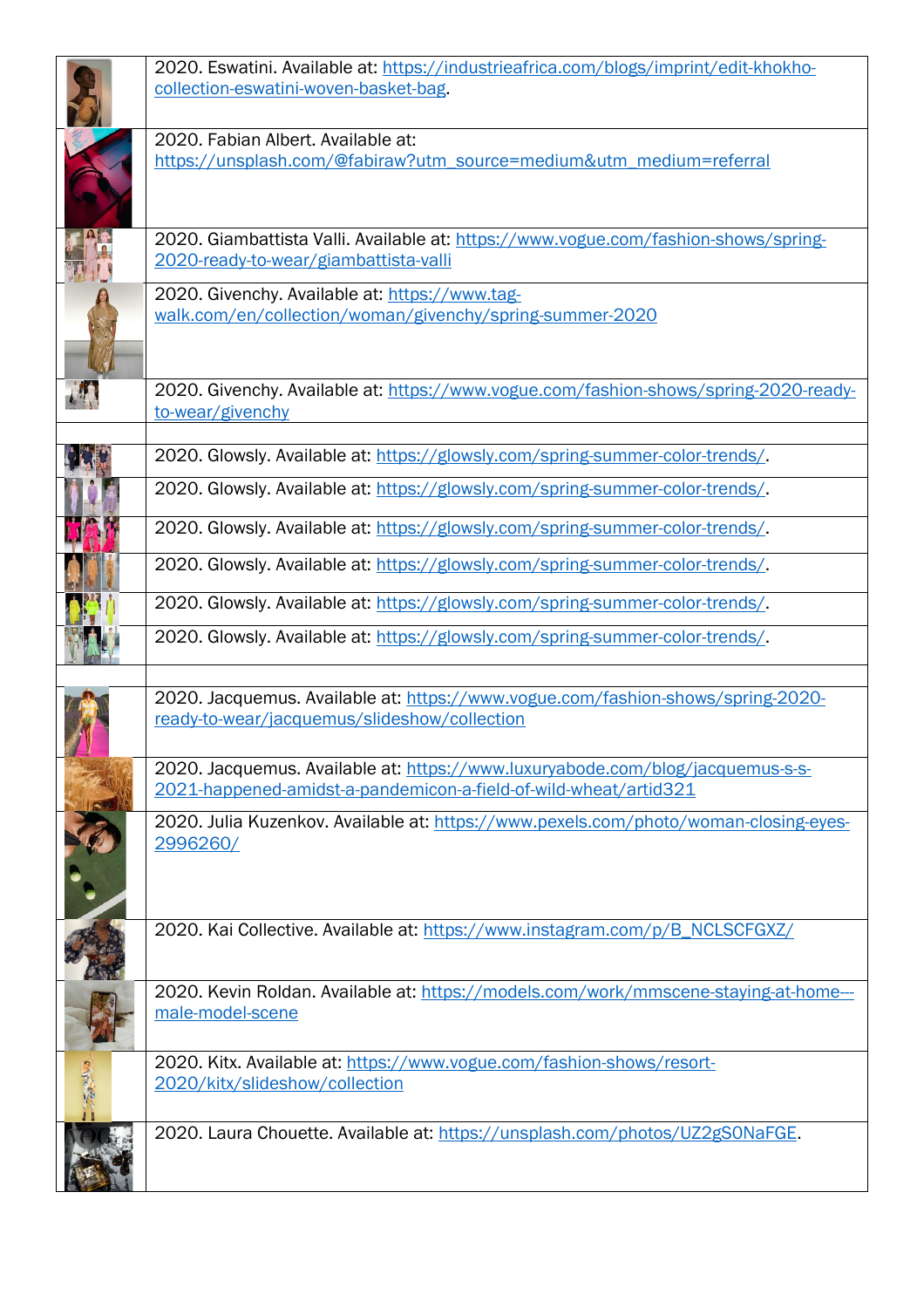| 2020. Leah Mara. Available at: https://www.leahmara.com/stills.html                                                                                                                                 |
|-----------------------------------------------------------------------------------------------------------------------------------------------------------------------------------------------------|
| 2020. Mesux. Available at: https://nowfashion.com/mesux-spring-summer-2020-<br>shanghai-28710/shots/1397410                                                                                         |
| 2020. Mesux. Available at: https://nowfashion.com/mesux-spring-summer-2020-<br>shanghai-28710/shots/1397423                                                                                         |
| 2020. Michael Kors. Available at: https://www.vogue.com/fashion-shows/spring-2020-<br>ready-to-wear/michael-kors-collection/slideshow/collection#13.                                                |
| 2020. Patternbank. Available at:<br>https://www.pinterest.ca/pin/306385580899250228/.                                                                                                               |
| 2020. Polina Tankilevitch. Available at: https://www.pexels.com/photo/woman-doing-<br>yoga-3735499/                                                                                                 |
| 2020. Rich Mnisi. Available at: https://www.msn.com/en-<br>za/lifestyle/lifestylebeautyandstyle/fans-cant-get-enough-of-rich-mnisis-new-winter-<br>range/ar-BB15ewHb                                |
| 2020. Rich Mnisi. Available at: https://images.squarespace-<br>cdn.com/content/v1/57855414b8a79b55397143c5/1600843339143-<br>0UZTVYFT4K0L9FBkWIZu25bSYuJ7bYbhqV91KIssM_i2iNYg/SS21.jpg?format=1500w |
| 2020. Rich Mnisi. Available at: https://shop.richmnisi.com/products/the-new-classic-tee                                                                                                             |
| 2020. Sally LaPointe Pre-Fall 2020 Fashion Show. Available at:<br>https://2020fashion2020.saglikliyasamlar.com/sally-lapointe-pre-fall-2020-fashion-<br>show-10/                                    |
| 2020. Schiaparelli. Available at: https://www.vogue.com/fashion-shows/spring-2020-<br>couture/schiaparelli                                                                                          |
| 2020. See by Chloe. Available at: https://www.vogue.com/fashion-shows/resort-<br>2021/see-by-chloe/slideshow/collection#7                                                                           |
| 2020. Stay home club. Available at: https://stayhomeclub.com/products/stay-home-club-<br>iron-on-patch                                                                                              |
| 2020. Sadeq Shahsvan. Available at: https://unsplash.com/photos/cR0bLCSpGfw                                                                                                                         |
| 2020. Sindiso Khumalo. Available at: https://www.wsj.com/articles/south-african-<br>fashion-new-designer-11597857293                                                                                |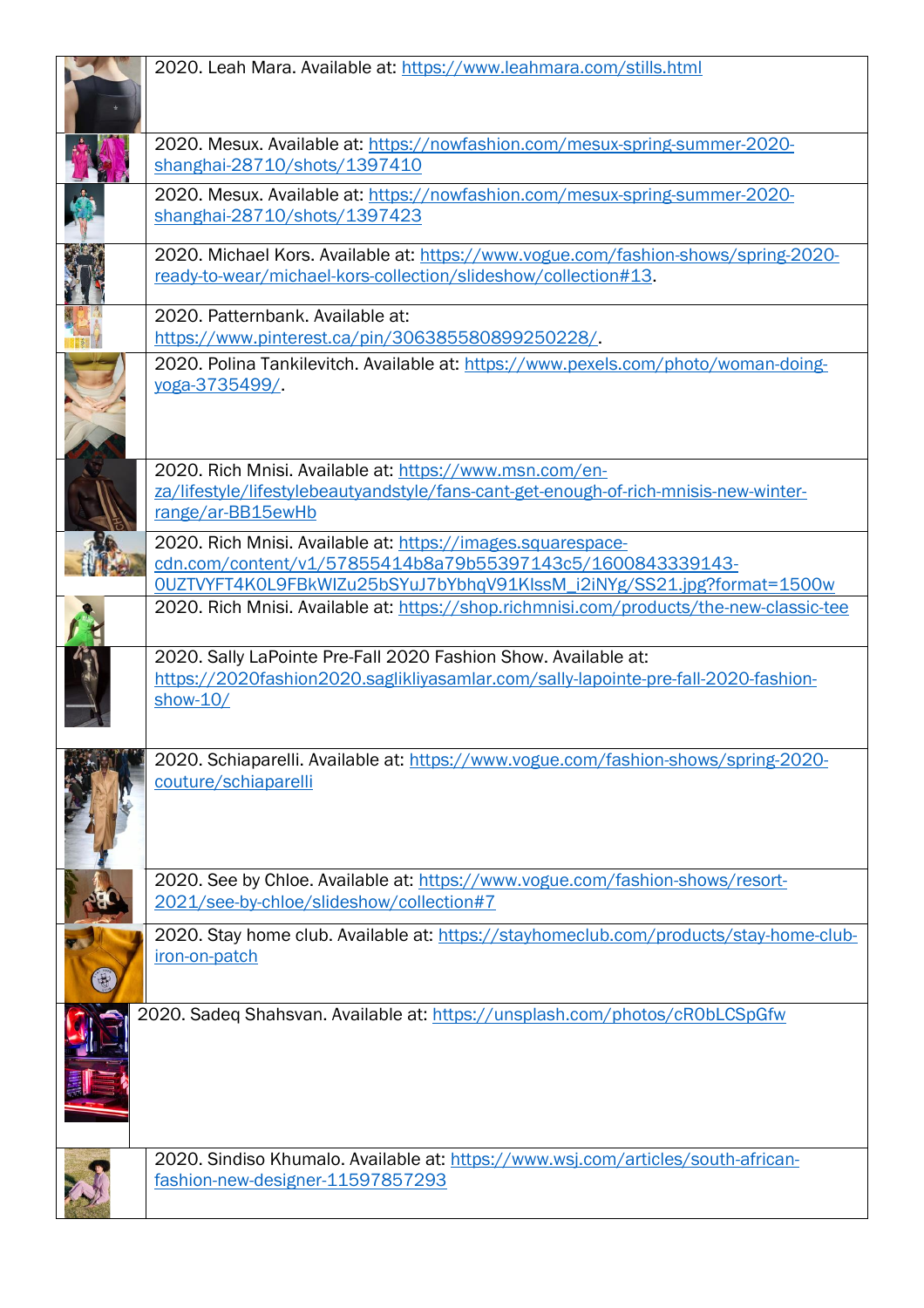|                | 2020. Sindiso Khumalo. Available at: https://www.lvmhprize.com/designer/sindiso-<br>khumalo/                                                   |
|----------------|------------------------------------------------------------------------------------------------------------------------------------------------|
|                | 2020. Sportmax. Available at:                                                                                                                  |
|                | https://www.denimjeansobserver.com/mag/2019/11/29/sportmax-max-mara-2020-                                                                      |
|                | spring-summer-womens-runway-milan-fashion-week-sail-harness-floral-maxi-dress-tied-<br>denim-jeans-observer/                                   |
|                | 2020. Thebe Magugu. Available at: https://visi.co.za/stylebysa-collection-at-safw/thebe-                                                       |
|                | magugu/                                                                                                                                        |
|                | 2020. Thebe Magugu. Available at: https://www.vogue.com/fashion-shows/spring-2021-<br>ready-to-wear/thebe-magugu                               |
|                | 2020. Thebe Magugu. Available at: https://10and5.com/2020/09/12/a-week-in-                                                                     |
|                | fashion-thebe-magugu-releases-visuals-for-anthro-1-collection-desigual-opens-its-first-                                                        |
|                | store-in-sa/.                                                                                                                                  |
|                | 2020. The Knotty Ones. Available at: https://www.theknottyones.com/collections/wool-<br>alpaca-cardigans/products/twisted-erik-red.            |
|                | 2020. Tory Burch. Available at: https://www.vogue.com/fashion-shows/spring-2020-                                                               |
|                | ready-to-wear/tory-burch                                                                                                                       |
|                | 2020. Ulla Johnson. Available at: https://za.pinterest.com/pin/193303008992574439/                                                             |
|                | 2020. Unknown. Available at: https://2021god.com/naryad-na-novyj-2021-god/                                                                     |
| YOUR<br>VOICE. | 2020. Unknown. Available at: https://www.popsugar.com/beauty/photo-<br>gallery/47520914/embed/47520928/p                                       |
|                | 2020. Unknown. Available at: https://za.pinterest.com/pin/645914771546102987/.                                                                 |
|                |                                                                                                                                                |
|                | 2020. Wall Street Journal. Available at: https://www.wsj.com/articles/south-african-<br>fashion-new-designer-11597857293                       |
|                | 2020. Who What Wear. Available at: https://www.whowhatwear.com/spring-summer-<br>color-trends-2020                                             |
|                | 2020. Valentino. Available at: https://www.vanityfair.fr/mode/diaporama/fashion-week-                                                          |
|                | de-paris-le-defile-valentino-printemps-ete-2020/58723<br>2020. Valentino. Available at: https://www.vogue.com/fashion-shows/spring-2020-ready- |
|                | to-wear/valentino/slideshow/collection#22                                                                                                      |
|                | 2020. Versace. Available at: https://www.vogue.com/fashion-shows/spring-2020-ready-                                                            |
|                | to-wear/versace                                                                                                                                |
|                | 2020. Versace. Available at: https://za.pinterest.com/pin/54324739242450892/                                                                   |
|                | 2020. Victoria Beckham. Available at: https://www.vogue.com/fashion-shows/spring-<br>2021-ready-to-wear/victoria-beckham                       |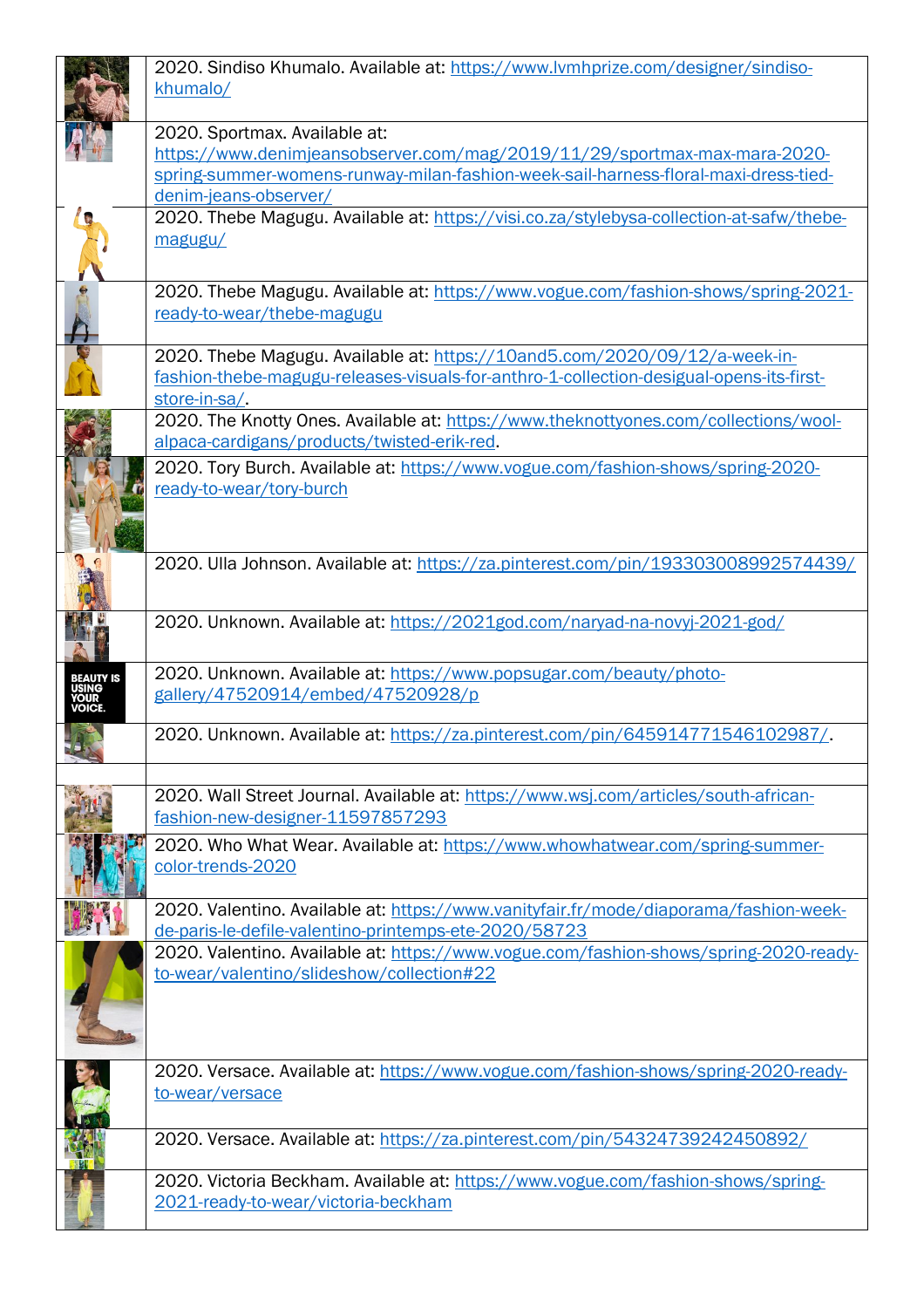|                      | 2020. Victoria Beckham. Available at: https://www.vogue.com/fashion-shows/spring-                                                                 |
|----------------------|---------------------------------------------------------------------------------------------------------------------------------------------------|
|                      | 2020-ready-to-wear/victoria-beckham                                                                                                               |
|                      | 2019. Lauren Manoogian. Available at: http://www.anyonegirl.com/lauren-manoogian-<br>springsummer-2019/                                           |
|                      | 2019. Luxury Fashion Africa. Available at: https://fashionhandbook.co.za/fashion-                                                                 |
|                      | editorial-april-2019/                                                                                                                             |
|                      | 2019. Marc Jacobs. Available at: https://editorialist.com/news/nyfw-review-marc-jacobs/                                                           |
|                      | 2019. Unknown. Available at: https://themediaonline.co.za/2019/07/its-in-our-dna-<br>african-oral-tradition-a-powerful-platform-for-storytelling/ |
|                      | 2019. Unknown. Available at:                                                                                                                      |
|                      | https://xw.qq.com/partner/gdtadf/20190929A0QB0W/20190929A0QB0W00?ADTAG=                                                                           |
|                      |                                                                                                                                                   |
|                      | gdtadf&pgy_ref=gdtadf.                                                                                                                            |
|                      | 2019. Versace. Available at: https://editorialist.com/news/mfw-review-versace/                                                                    |
|                      | 2019. Versace. Available at: https://editorialist.com/news/mfw-review-versace/                                                                    |
|                      | 2019. Versace. Available at: https://editorialist.com/news/mfw-review-versace/                                                                    |
|                      | 2019. Versace. Available at: https://editorialist.com/news/mfw-review-versace/                                                                    |
|                      | 2018. Ulla Johnson. Available at: https://www.thedreslyn.com/yellow-demetria-gown.html                                                            |
|                      | 2018. Unknown. Available at: https://www.missmoss.co.za/2018/01/christy-dawn/                                                                     |
|                      | 2017. Monse. Available at: https://www.vogue.com/fashion-shows/resort-2017/monse                                                                  |
|                      | 2017. Zander Opperman. Available at: https://theculturetrip.com/africa/south-                                                                     |
|                      | africa/articles/10-designers-whore-bringing-south-africas-style-to-the-world/                                                                     |
|                      | n.d. Etsy. Available at:                                                                                                                          |
|                      | https://www.etsy.com/lovemelovemyshirts/listing/537701657/stay-home-its-too-                                                                      |
|                      | peopley-out-                                                                                                                                      |
|                      | there?utm_source=Pinterest&utm_medium=PageTools&utm_campaign=Share&utm_ter                                                                        |
|                      | $m = solp.d.v2.$                                                                                                                                  |
|                      | n.d. JAWAWAKE Square Toe Rattan Sandals. Available at:                                                                                            |
|                      | https://www.aliexpress.com/i/4000379485970.html                                                                                                   |
|                      | n.d. Jarod Lovekamp. Available at: https://www.pexels.com/photo/unrecognizable-                                                                   |
|                      | tourist-standing-under-rough-cliff-in-mountains-during-vacation-3791466/                                                                          |
|                      |                                                                                                                                                   |
|                      |                                                                                                                                                   |
|                      | n.d. Lachlan Bailey. Available at: https://fashioneditorials.com/lachlan-bailey-for-holiday-<br>magazine-with-andreea-diaconu/                    |
|                      | n.d. Lush. Available at: https://za.pinterest.com/pin/789185534688699516/                                                                         |
|                      | n.d. Pantone. Available at: https://www.pantone.com/color-finder/14-1064-TCX                                                                      |
| PANTONE <sup>®</sup> |                                                                                                                                                   |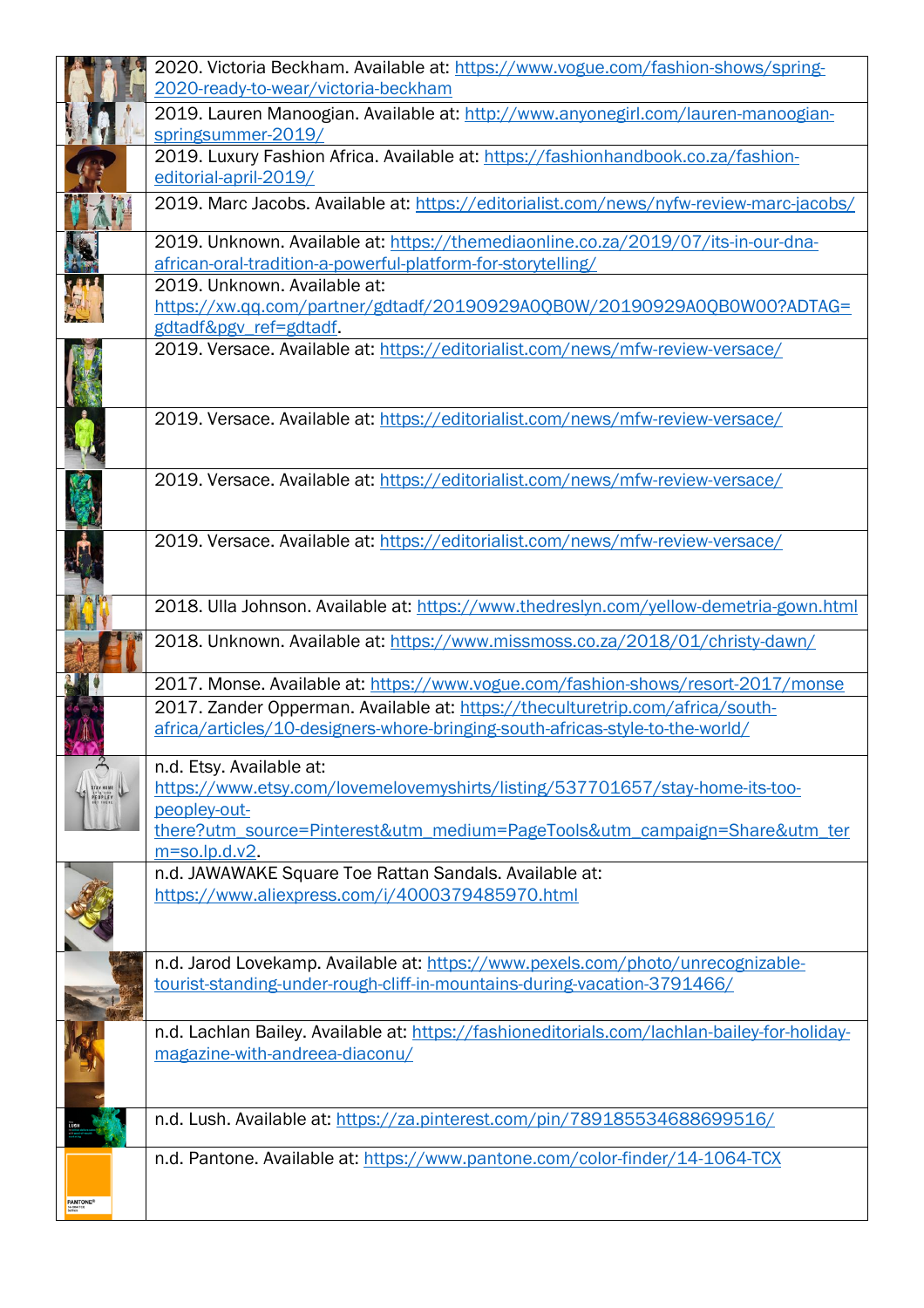|                                                      | n.d. Pantone. Available at: https://www.pantone.com/color-finder/18-2143-TCX.                                                                                             |
|------------------------------------------------------|---------------------------------------------------------------------------------------------------------------------------------------------------------------------------|
|                                                      |                                                                                                                                                                           |
|                                                      | n.d. Pantone. Available at: https://www.pantone.com/color-finder/15-5718-TCX.                                                                                             |
| PANTONE <sup>®</sup><br>THREE TOO                    | n.d. Pantone. Available at: https://www.pantone.com/color-finder/11-0601-TCX.                                                                                             |
| <b>PANTONE®</b>                                      | n.d. Pantone. Available at: https://www.pantone.com/color-finder/19-0323-TCX.                                                                                             |
| <b>PANTONE®</b><br>154942 TEX<br>Unive Zirat         | n.d. Pantone. Available at: https://www.pantone.com/color-finder/13-0822-TCX                                                                                              |
| PANTONE <sup>6</sup>                                 | n.d. Pantone. Available at: https://www.pantone.com/color-finder/13-0822-TCX.                                                                                             |
| PANTONE®                                             | n.d. Pantone. Available at: https://www.pantone.com/color-finder/18-1336-TCX                                                                                              |
| PANTONE <sup>®</sup><br>13-1008 TCX<br>Bleached Sand | n.d. Pantone. Available at: https://www.pantone.com/color-finder/PQ-13-1008TCX.                                                                                           |
| <b>PANTONE®</b>                                      | n.d. Pantone. Available at: https://www.pantone.com/color-finder/15-2205-TCX                                                                                              |
|                                                      | n.d. PatternBank. Available at: https://patternbank.com/spring-summer-2020-print-<br>trend-african-clash                                                                  |
|                                                      | n.d. Printify. Available at: https://printify.com/blog/20-ways-to-take-spring-summer-2020-<br>color-trends-from-the-runway-to-your-store/                                 |
|                                                      | n.d. Silvia Tcherassi. Available at: https://www.silviatcherassi.com/shop/dress/ancona-<br>trench?id=4587146805294.                                                       |
|                                                      | n.d. Textile Focus. Available at: https://textilefocus.com/category/fashion-world/page/3/                                                                                 |
|                                                      | n.d. Unknown. Available at: https://za.pinterest.com/pin/721490802798993615/.                                                                                             |
|                                                      | n.d. Unknown. Available at: https://toddcreates.shop/product-category/shop-<br>category/wedding/                                                                          |
|                                                      | n.d. Unknown. Available at: https://za.pinterest.com/pin/632263235170159909/                                                                                              |
|                                                      | n.d. Unknown. Available at: https://www.pinterest.co.kr/pin/450078556505544130/                                                                                           |
|                                                      | n.d. Unknown. Available at: https://hnb4136nxla3hte31l4a9zb1-wpengine.netdna-<br>ssl.com/wp-content/uploads/2018/09/do-your-eyes-roll-back-when-you-sleep-<br>768x513.jpg |
|                                                      | n.d. Unknown. Available at:. https://www.eporta.com/item/116729/tackler-<br>london/mattie-woven-fabric/                                                                   |
|                                                      |                                                                                                                                                                           |